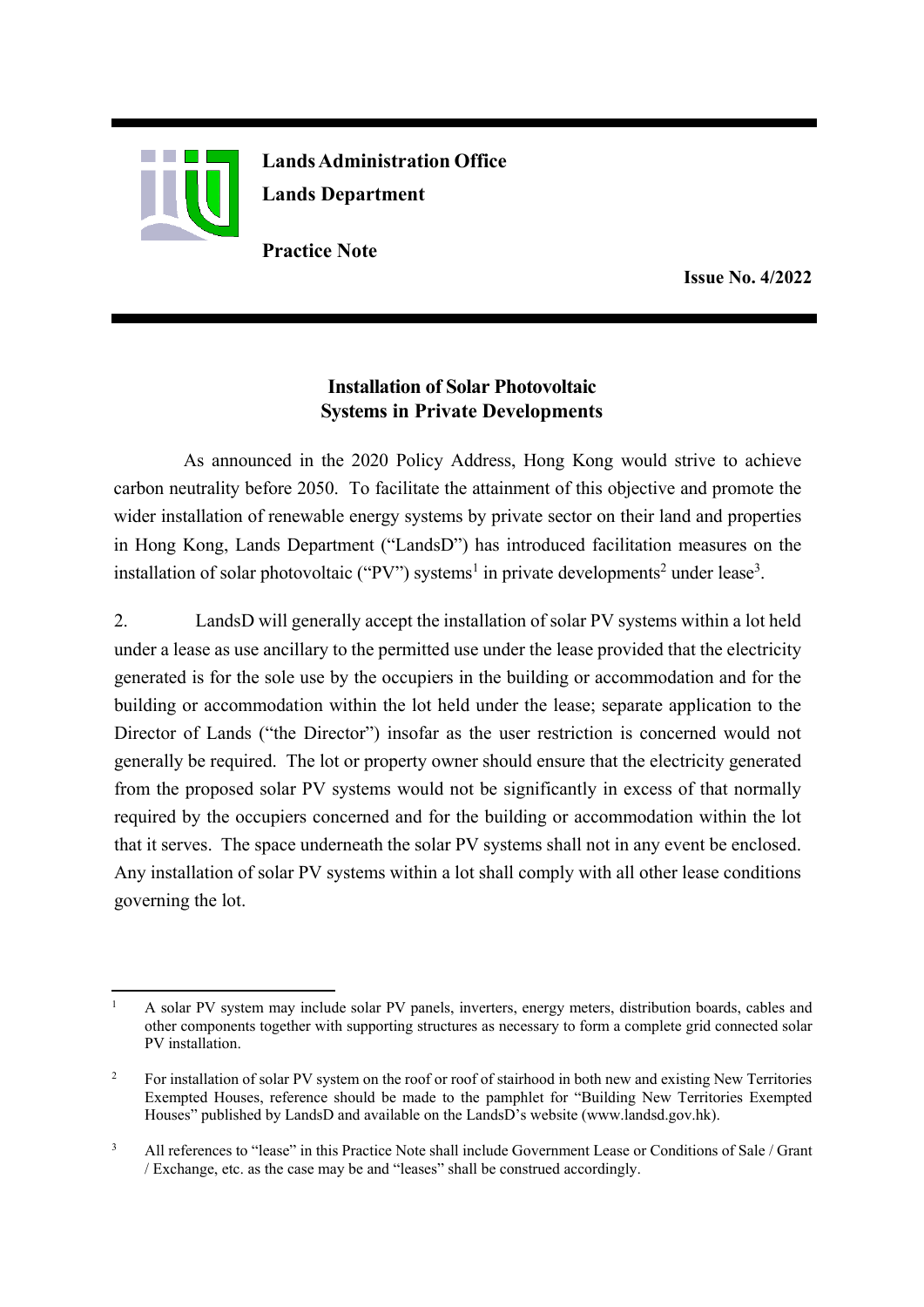3. The erection of the supporting structure for a solar PV system is building works subject to the control of the Buildings Ordinance ("BO") (Cap. 123). It may be carried out under the simplified requirements of the Minor Works Control System ("MWCS") provided that the supporting structure fulfills the requirements<sup>4</sup> specified in the Technical Guidelines on MWCS and any amending or substituting guidelines ("Technical Guidelines") published by the Buildings Department ("BD")<sup>5</sup>. If the supporting structure is erected under the MWCS, separate submission of building plans/drawings to LandsD for approval would not generally be required. Apart from the user restriction as mentioned in paragraph 2 above, the lot or property owner shall ensure that the installation of the proposed solar PV systems shall comply with all other lease conditions governing the lot.

4. If the proposed supporting structure for the solar PV installation does not fulfill the requirements specified in the Technical Guidelines and is not erected under the MWCS, the lot or property owner will have to engage an Authorised Person to submit building plans to the Building Authority for prior approval and consent to the commencement of works. BD will refer such plans to LandsD for consideration under lease through the Centralised Processing System<sup>6</sup>.

5. The above facilitation measures are not intended to apply to dedicated commercial solar farms to be set up on private lots, irrespective of whether erection of building or structure is prohibited under lease. Such proposal would continue to be separately considered by LandsD on individual case basis.

6. Nothing in this Practice Note ("PN") shall in any way fetter or affect or prejudice the exercise of the rights of the Government, the Director and their officers under the relevant lease or the Government's rights as lessor or landlord, and all such rights are hereby reserved. Besides, nothing in this PN, including any words and expressions used, shall in any way be construed as any variation or waiver of any provisions under the relevant lease or affect, prejudice or bind the Government in relation to the interpretation or enforcement of the terms and conditions of the relevant lease.

<sup>&</sup>lt;sup>4</sup> The supporting structure should not, among other matters, be higher than 1.5 metres (see description of the Minor Works Items 1.50 and 3.50 in the Technical Guidelines).

<sup>&</sup>lt;sup>5</sup> The Technical Guidelines are available on the BD's website (www.bd.gov.hk).

<sup>&</sup>lt;sup>6</sup> Reference should be made to Practice Note for Authorized Persons, Registered Structural Engineers and Registered Geotechnical Engineers ("PNAP") ADM-2 on "Centralised Processing of Building Plans" and any amending or substituting PNAP issued by BD.